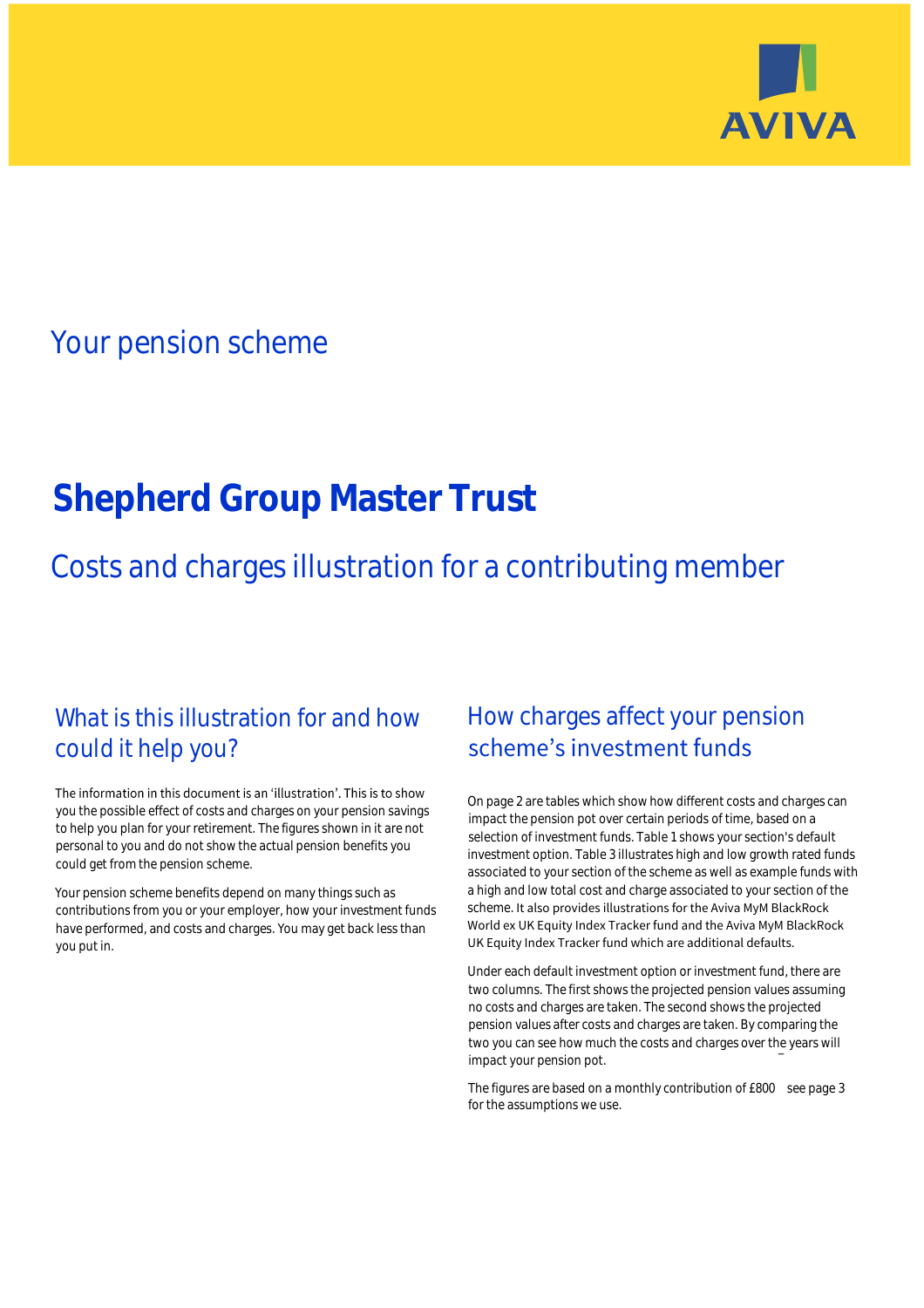| Illustration of effect of costs and charges on the Default Investment Option in<br><b>Shepherd Group Master Trust</b> |                                                                           |                                    |  |  |  |  |
|-----------------------------------------------------------------------------------------------------------------------|---------------------------------------------------------------------------|------------------------------------|--|--|--|--|
| <b>My Future</b>                                                                                                      |                                                                           |                                    |  |  |  |  |
|                                                                                                                       | Assumed growth rate 3.2% (p.a.)<br>Assumed costs and charges 0.32% (p.a.) |                                    |  |  |  |  |
|                                                                                                                       |                                                                           |                                    |  |  |  |  |
| At end of year                                                                                                        | Projected value assuming no                                               | <b>Projected value after costs</b> |  |  |  |  |
|                                                                                                                       | costs and charges are taken                                               | and charges are taken              |  |  |  |  |
| $\mathbf{1}$                                                                                                          | £9,550                                                                    | £9,530                             |  |  |  |  |
| $\overline{2}$                                                                                                        | £19,200                                                                   | £19,100                            |  |  |  |  |
| 3                                                                                                                     | £29,000                                                                   | £28,800                            |  |  |  |  |
| 4                                                                                                                     | £38,800                                                                   | £38,500                            |  |  |  |  |
| 5                                                                                                                     | £48,800                                                                   | £48,400                            |  |  |  |  |
| 10                                                                                                                    | £100,000                                                                  | £98,500                            |  |  |  |  |
| 15                                                                                                                    | £154,000                                                                  | £151,000                           |  |  |  |  |
| 20                                                                                                                    | £212,000                                                                  | £205,000                           |  |  |  |  |
| 25                                                                                                                    | £272,000                                                                  | £260,000                           |  |  |  |  |
| 30                                                                                                                    | £336,000                                                                  | £319,000                           |  |  |  |  |
| 35                                                                                                                    | £403,000                                                                  | £379,000                           |  |  |  |  |
| 40                                                                                                                    | £469,000                                                                  | £437,000                           |  |  |  |  |
| 45                                                                                                                    | £529,000                                                                  | £489,000                           |  |  |  |  |
| 50                                                                                                                    | £579,000                                                                  | £531,000                           |  |  |  |  |

#### **Table 2**

| List of Funds included in the Default Investment Option |                       |                    |  |  |  |
|---------------------------------------------------------|-----------------------|--------------------|--|--|--|
| <b>Fund name</b>                                        | <b>Total Cost and</b> | <b>Growth Rate</b> |  |  |  |
|                                                         | Charge (p.a.)         | (p.a.)             |  |  |  |
| Av MyM My Future Growth                                 | 0.34%                 | 3.60%              |  |  |  |
| Av MyM My Future Consolidation                          | 0.29%                 | 2.40%              |  |  |  |
|                                                         |                       |                    |  |  |  |
|                                                         |                       |                    |  |  |  |
|                                                         |                       |                    |  |  |  |
|                                                         |                       |                    |  |  |  |
|                                                         |                       |                    |  |  |  |
|                                                         |                       |                    |  |  |  |
|                                                         |                       |                    |  |  |  |
|                                                         |                       |                    |  |  |  |

**Aviva Life & Pensions UK Limited.**

Registered in England No. 3253947. Registered office: Aviva, Wellington Row, York, YO90 1WR. Authorised by the Prudential Regulation Authority and regulated by the Financial Conduct Authority and the Prudential Regulation Authority. Firm Reference Number 185896. **aviva.co.uk** TEMP GFI NG071309 09/2018